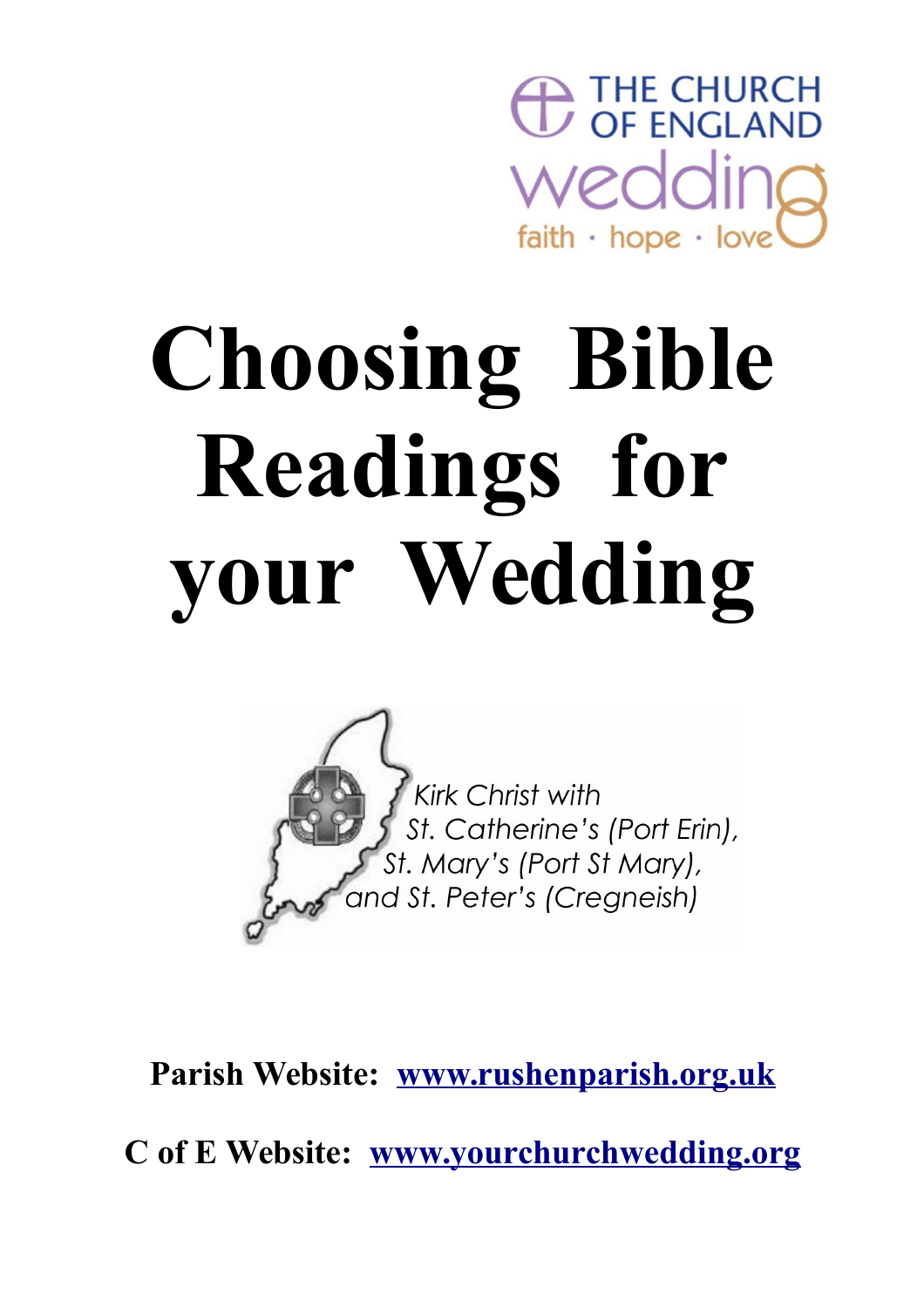Listed below are a number of Bible readings that are read at Weddings. This is by no means an exhaustive list.

<span id="page-1-0"></span>Click on a reading to be taken to the particular page.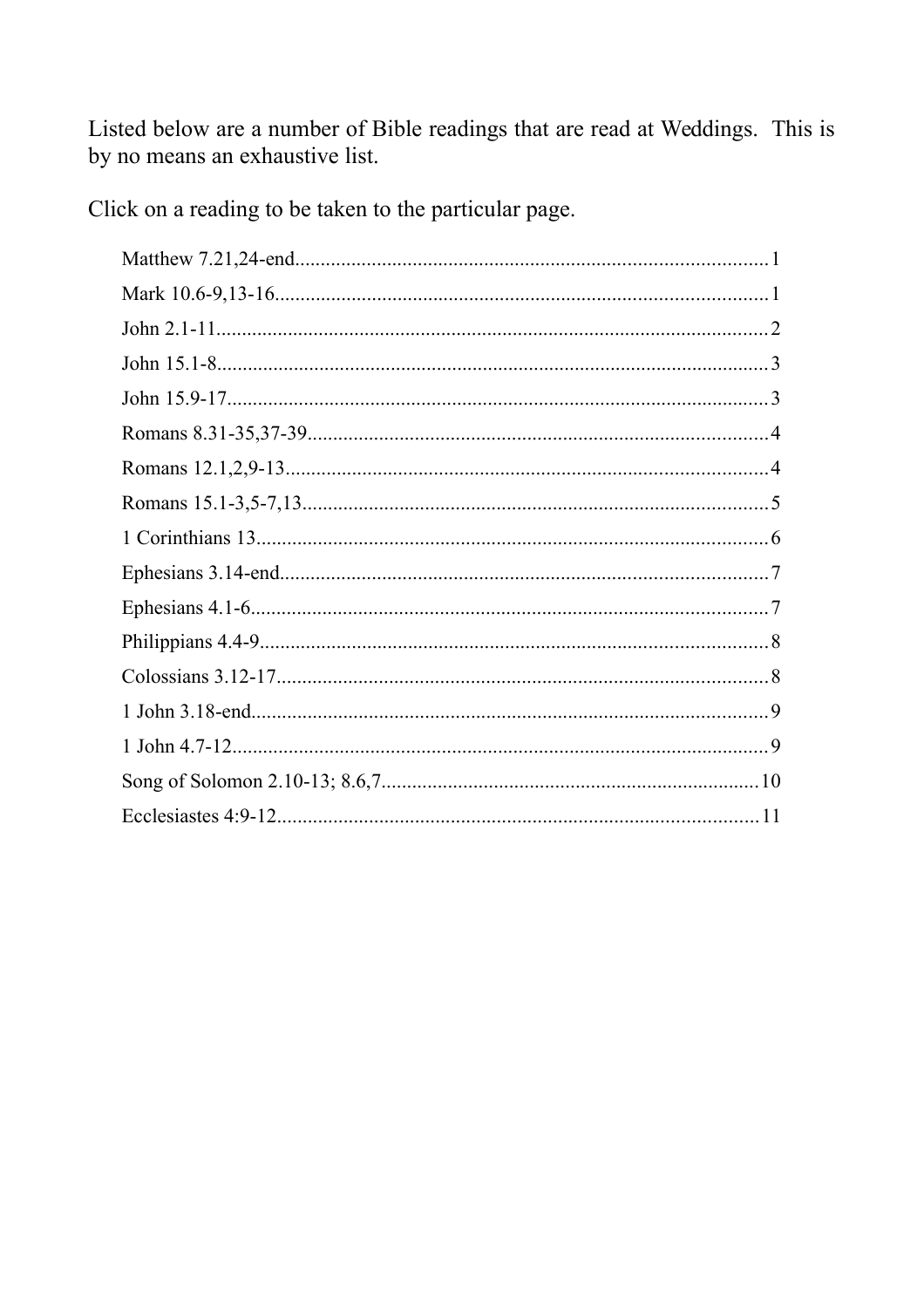

# <span id="page-2-1"></span>**1. Matthew 7.21,24-end**

Jesus said, 'Not everyone who says to me, "Lord, Lord", will enter the kingdom of heaven, but only one who does the will of my Father in heaven.

'Everyone then who hears these words of mine and acts on them will be like a wise man who built his house on rock. The rain fell, the floods came, and the winds blew and beat on that house, but it did not fall, because it had been founded on rock. And everyone who hears these words of mine and does not act on them will be like a foolish man who built his house on sand. The rain fell, and the floods came, and the winds blew and beat against that house, and it fell – and great was its fall!'

Now when Jesus had finished saying these things, the crowds were astounded at his teaching, for he taught them as one having authority, and not as their scribes.

### <span id="page-2-0"></span>**2. Mark 10.6-9,13-16**

Jesus said, 'From the beginning of creation, "God made them male and female." "For this reason a man shall leave his father and mother and be joined to his wife, and the two shall become one flesh." So they are no longer two, but one flesh. Therefore what God has joined together, let no one separate.'

People were bringing little children to him in order that he might touch them; and the disciples spoke sternly to them. But when Jesus saw this, he was indignant and said to them, 'Let the little children come to me; do not stop them; for it is to such as these that the kingdom of God belongs. Truly I tell you, whoever does not receive the kingdom of God as a little child will never enter it.' And he took them up in his arms, laid his hands on them, and blessed them.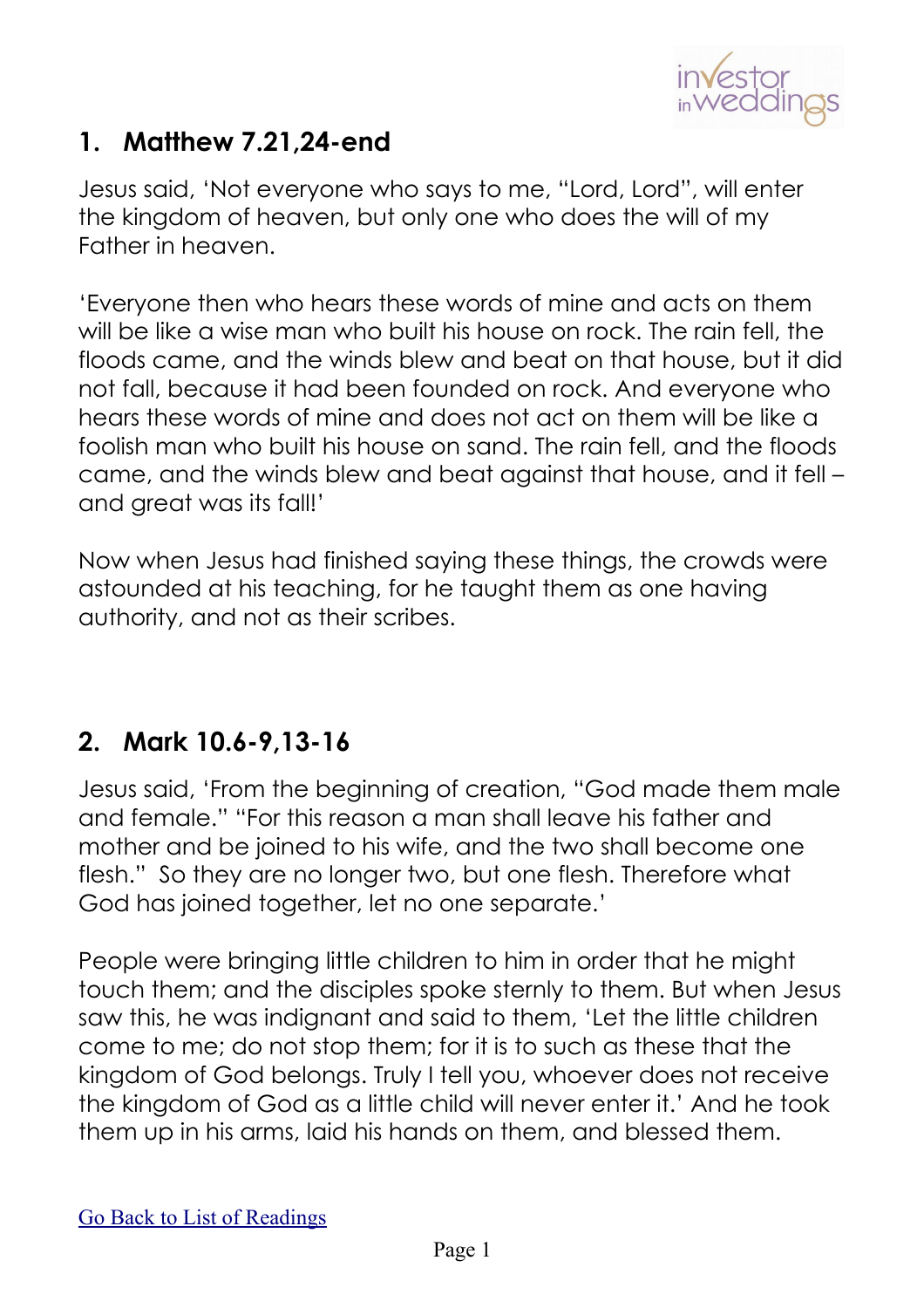

## <span id="page-3-0"></span>**3. John 2.1-11**

On the third day there was a wedding in Cana of Galilee, and the mother of Jesus was there. Jesus and his disciples had also been invited to the wedding. When the wine gave out, the mother of Jesus said to him, 'They have no wine.' And Jesus said to her, 'Woman, what concern is that to you and to me? My hour has not yet come.'

His mother said to the servants, 'Do whatever he tells you.' Now standing there were six stone water-jars for the Jewish rites of purification, each holding twenty or thirty gallons. Jesus said to them, 'Fill the jars with water.' And they filled them up to the brim. He said to them, 'Now draw some out, and take it to the chief steward.' So they took it.

When the steward tasted the water that had become wine, and did not know where it came from (though the servants who had drawn the water knew), the steward called the bridegroom and said to him, 'Everyone serves the good wine first, and then the inferior wine after the guests have become drunk. But you have kept the good wine until now.' Jesus did this, the first of his signs, in Cana of Galilee, and revealed his glory; and his disciples believed in him.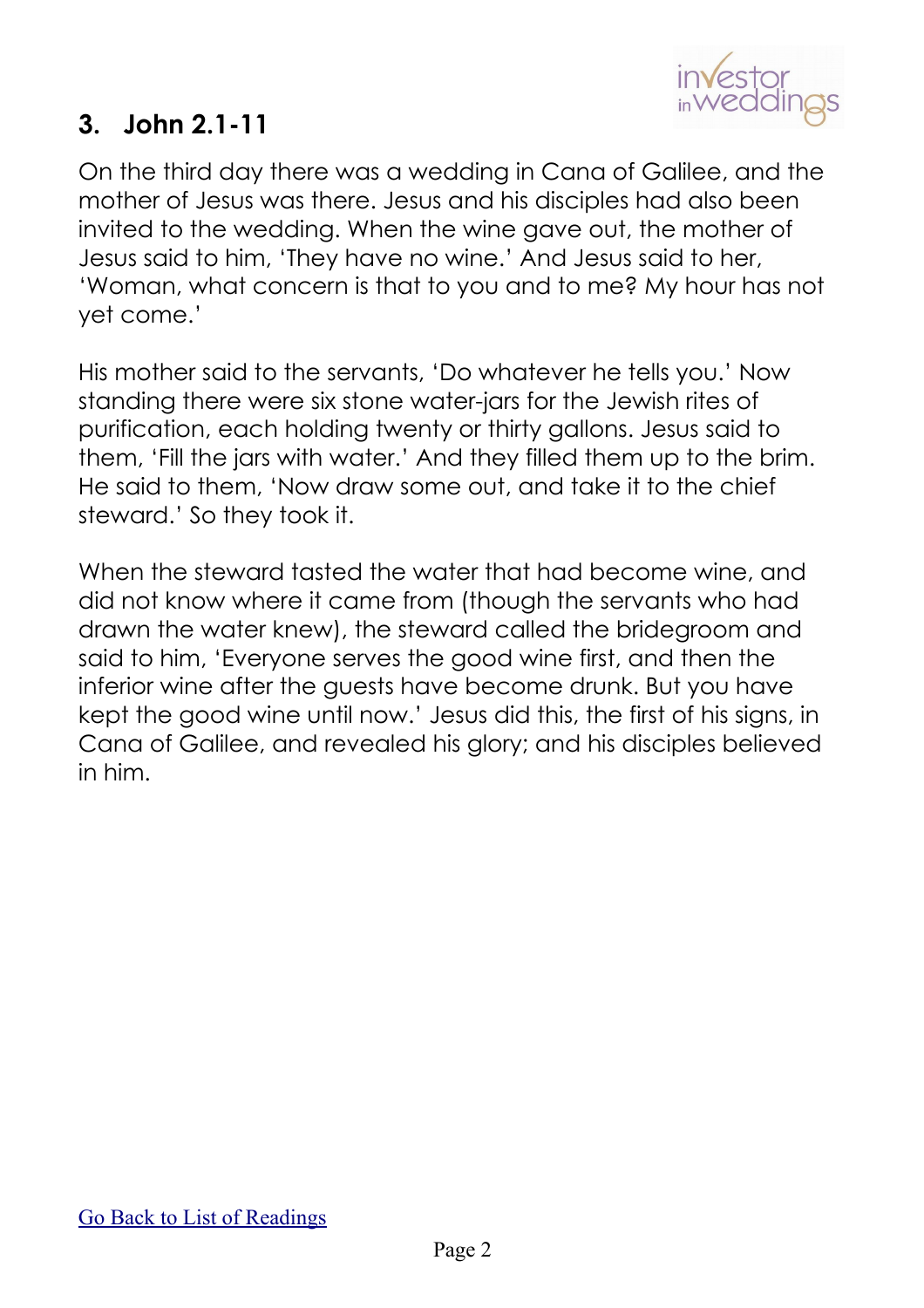

## <span id="page-4-1"></span>**4. John 15.1-8**

Jesus said to his disciples: 'I am the true vine, and my Father is the vine grower. He removes every branch in me that bears no fruit. Every branch that bears fruit he prunes to make it bear more fruit. You have already been cleansed by the word that I have spoken to you. Abide in me as I abide in you. Just as the branch cannot bear fruit by itself unless it abides in the vine, neither can you unless you abide in me. I am the vine, you are the branches. Those who abide in me and I in them bear much fruit, because apart from me you can do nothing. Whoever does not abide in me is thrown away like a branch and withers; such branches are gathered, thrown into the fire, and burned. If you abide in me, and my words abide in you, ask for whatever you wish, and it will be done for you. My Father is glorified by this, that you bear much fruit and become my disciples.'

## <span id="page-4-0"></span>**5. John 15.9-17**

Jesus said to his disciples: 'As the Father has loved me, so I have loved you; abide in my love. If you keep my commandments, you will abide in my love, just as I have kept my Father's commandments and abide in his love. I have said these things to you so that my joy may be in you, and that your joy may be complete.

This is my commandment, that you love one another as I have loved you. No one has greater love than this, to lay down one's life for one's friends. You are my friends if you do what I command you. I do not call you servants any longer, because the servant does not know what the master is doing; but I have called you friends, because I have made known to you everything that I have heard from my Father. You did not choose me but I chose you. And I appointed you to go and bear fruit, fruit that will last, so that the Father will give you whatever you ask him in my name. I am giving you these commands so that you may love one another.'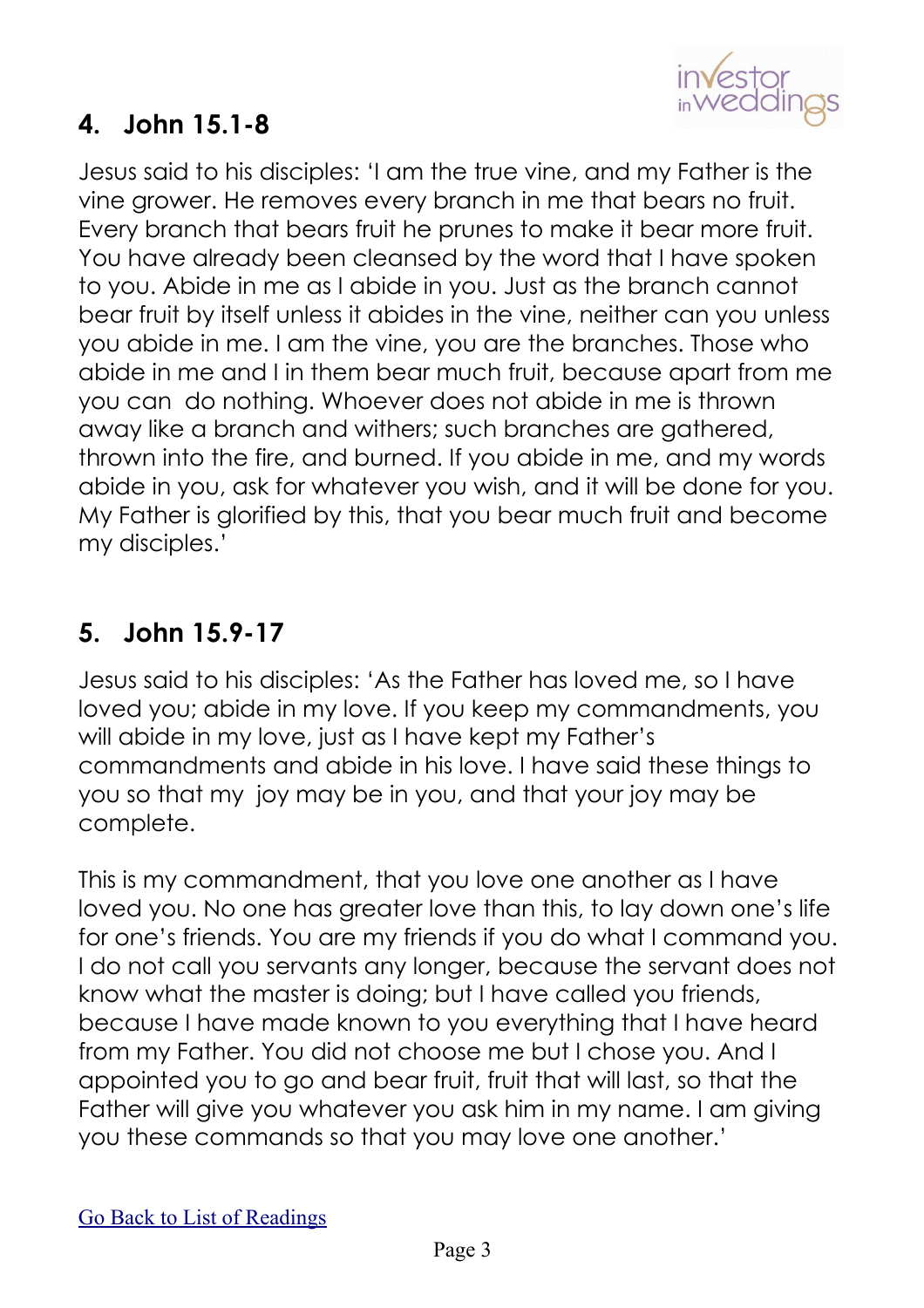

# <span id="page-5-1"></span>**6. Romans 8.31-35,37-39**

What then are we to say about these things? If God is for us, who is against us? He who did not withhold his own Son, but gave him up for all of us, will he not with him also give us everything else?

Who will bring any charge against God's elect? It is God who justifies. Who is to condemn? It is Christ Jesus, who died, yes, who was raised, who is at the right hand of God, who indeed intercedes for us. Who will separate us from the love of Christ? Will hardship, or distress, or persecution, or famine, or nakedness, or peril, or sword?

No, in all these things we are more than conquerors through him who loved us. For I am convinced that neither death, nor life, nor angels, nor rulers, nor things present, nor things to come, nor powers, nor height, nor depth, nor anything else in all creation, will be able to separate us from the love of God in Christ Jesus our Lord.

# <span id="page-5-0"></span>**7. Romans 12.1,2,9-13**

I appeal to you therefore, brothers and sisters, by the mercies of God, to present your bodies as a living sacrifice, holy and acceptable to God, which is your spiritual worship. Do not be conformed to this world, but be transformed by the renewing of your minds, so that you may discern what is the will of God – what is good and acceptable and perfect.

Let love be genuine; hate what is evil, hold fast to what is good; love one another with mutual affection; outdo one another in showing honour. Do not lag in zeal, be ardent in spirit, serve the Lord. Rejoice in hope, be patient in suffering, persevere in prayer. Contribute to the needs of the saints; extend hospitality to strangers.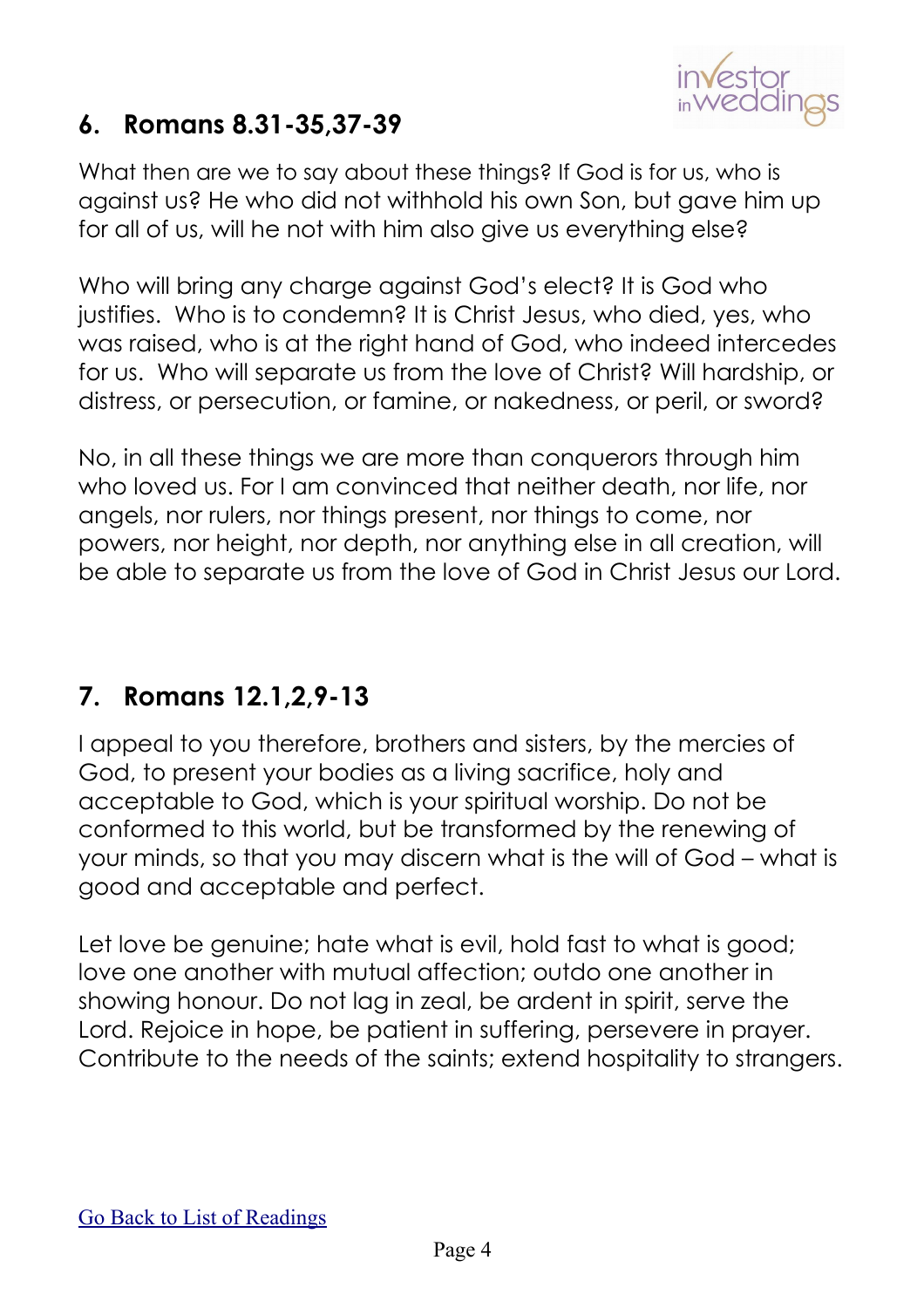

# <span id="page-6-0"></span>**8. Romans 15.1-3,5-7,13**

We who are strong ought to put up with the failings of the weak, and not to please ourselves. Each of us must please our neighbour for the good purpose of building up the neighbour. For Christ did not please himself; but, as it is written, 'The insults of those who insult you have fallen on me.'

May the God of steadfastness and encouragement grant you to live in harmony with one another, in accordance with Christ Jesus, so that together you may with one voice glorify the God and Father of our Lord Jesus Christ. Welcome one another, therefore, just as Christ has welcomed you, for the glory of God. May the God of hope fill you with all joy and peace in believing, so that you may abound in hope by the power of the Holy Spirit.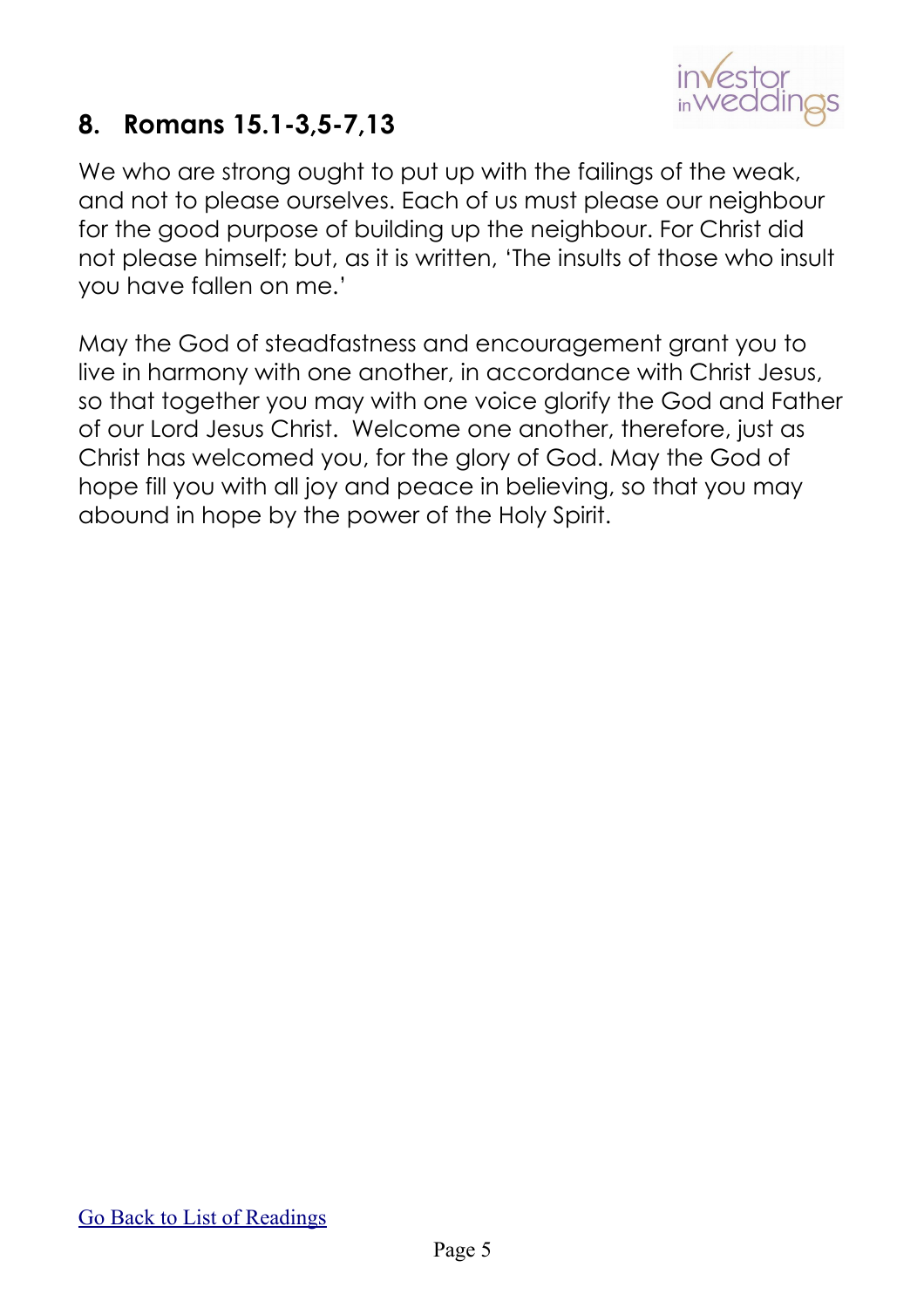

# <span id="page-7-0"></span>**9. 1 Corinthians 13**

If I speak in the tongues of mortals and of angels, but do not have love, I am a noisy gong or a clanging cymbal. And if I have prophetic powers, and understand all mysteries and all knowledge, and if I have all faith, so as to remove mountains, but do not have love, I am nothing. If I give away all my possessions, and if I hand over my body so that I may boast, but do not have love, I gain nothing.

Love is patient; love is kind; love is not envious or boastful or arrogant or rude. It does not insist on its own way; it is not irritable or resentful; it does not rejoice in wrongdoing, but rejoices in the truth. It bears all things, believes all things, hopes all things, endures all things.

Love never ends. But as for prophecies, they will come to an end; as for tongues, they will cease; as for knowledge, it will come to an end. For we know only in part, and we prophesy only in part; but when the complete comes, the partial will come to an end. When I was a child, I spoke like a child, I thought like a child, I reasoned like a child; when I became an adult, I put an end to childish ways. For now we see in a mirror, dimly, but then we will see face to face. Now I know only in part; then I will know fully, even as I have been fully known. And now faith, hope, and love abide, these three; and the greatest of these is love.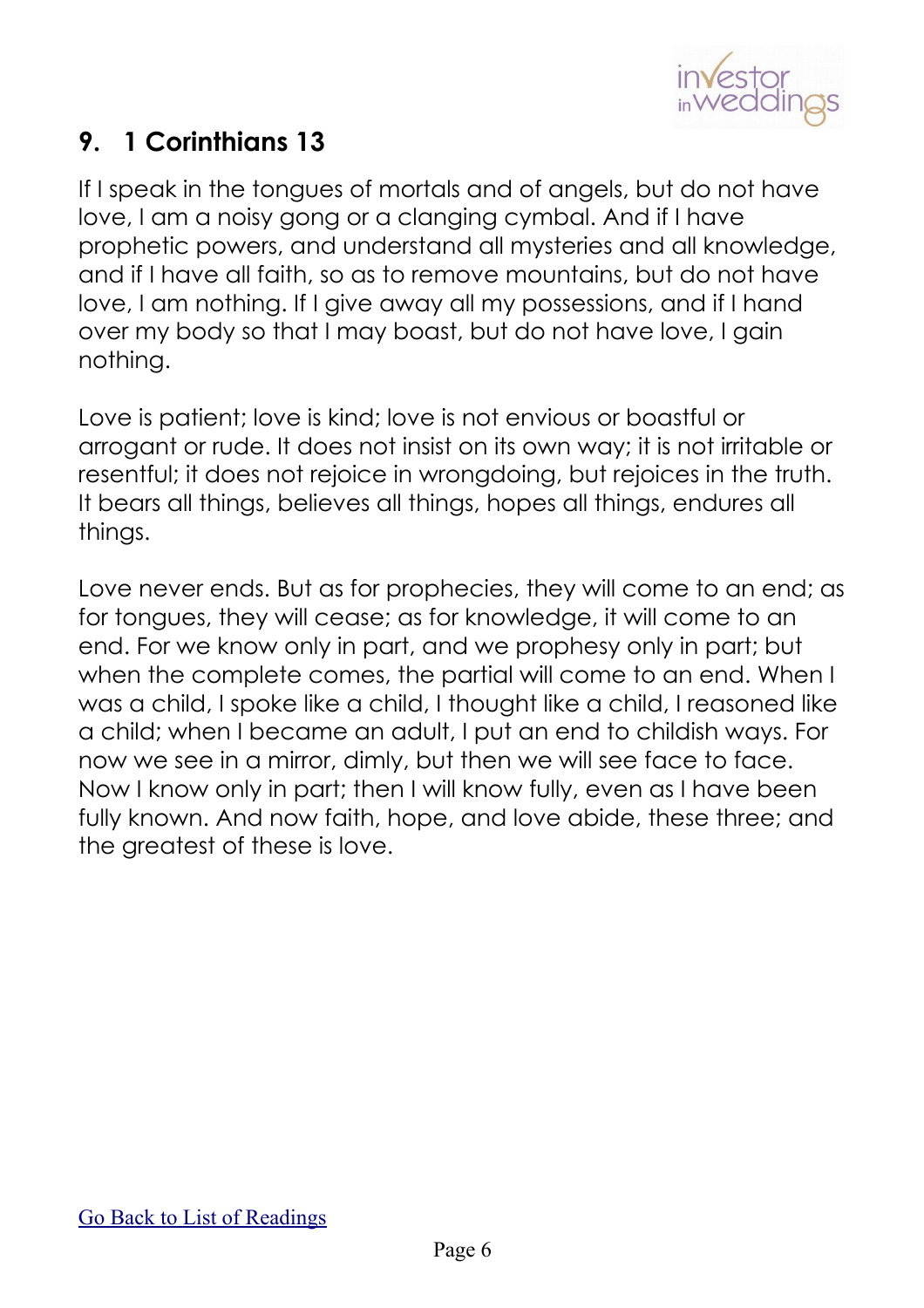

# <span id="page-8-1"></span>**10. Ephesians 3.14-end**

I bow my knees before the Father, from whom every family in heaven and on earth takes its name. I pray that, according to the riches of his glory, he may grant that you may be strengthened in your inner being with power through his Spirit, and that Christ may dwell in your hearts through faith, as you are being rooted and grounded in love. I pray that you may have the power to comprehend, with all the saints, what is the breadth and length and height and depth, and to know the love of Christ that surpasses knowledge, so that you may be filled with all the fullness of God.

Now to him who by the power at work within us is able to accomplish abundantly far more than all we can ask or imagine, to him be glory in the church and in Christ Jesus to all generations, for ever and ever. Amen.

### <span id="page-8-0"></span>**11. Ephesians 4.1-6**

I, the prisoner in the Lord, beg you to lead a life worthy of the calling to which you have been called, with all humility and gentleness, with patience, bearing with one another in love, making every effort to maintain the unity of the Spirit in the bond of peace. There is one body and one Spirit, just as you were called to the one hope of your calling, one Lord, one faith, one baptism, one God and Father of all, who is above all and through all and in all.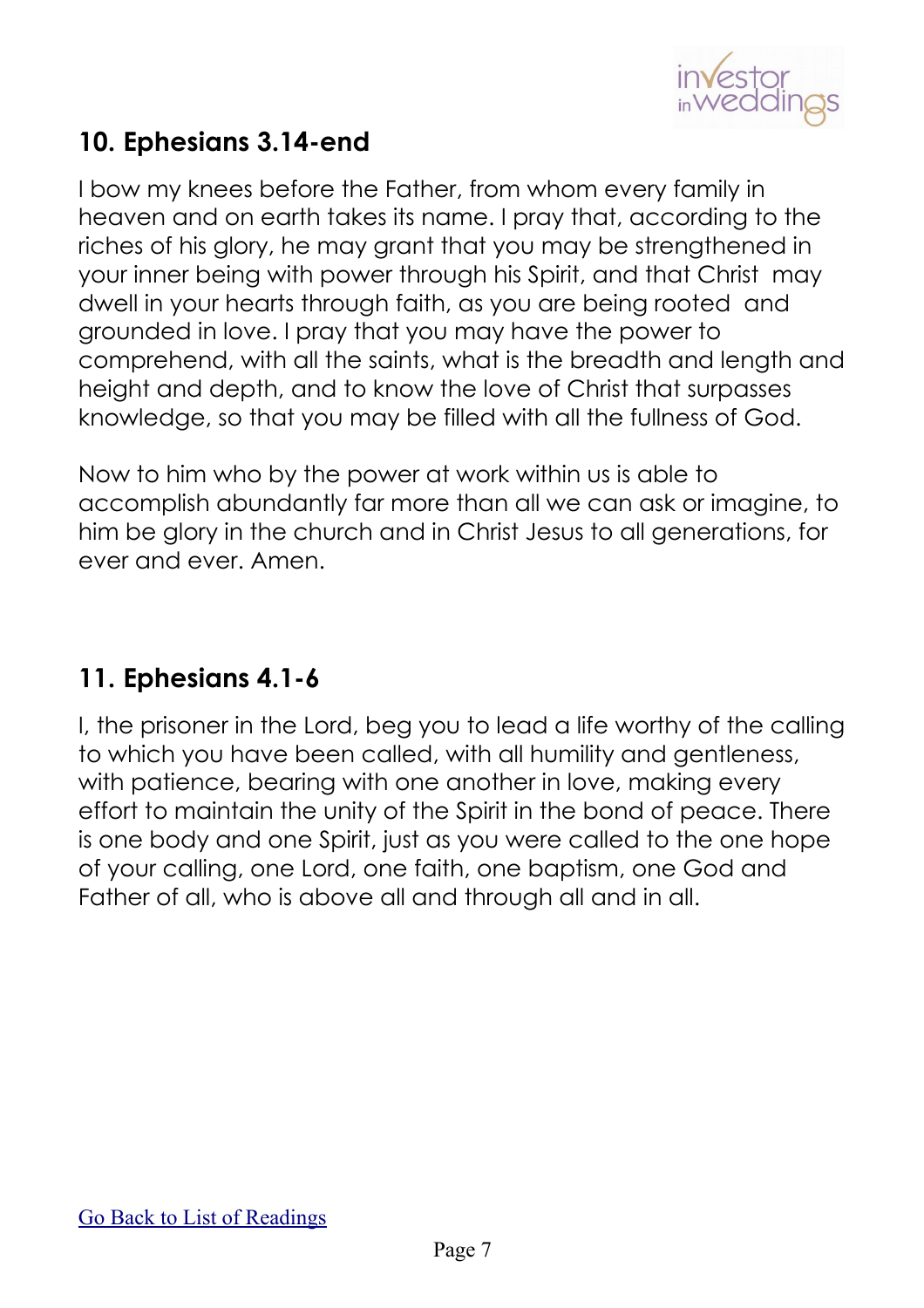

# <span id="page-9-1"></span>**12. Philippians 4.4-9**

Rejoice in the Lord always; again I will say, Rejoice. Let your gentleness be known to everyone. The Lord is near. Do not worry about anything, but in everything by prayer and supplication with thanksgiving let your requests be made known to God. And the peace of God, which surpasses all understanding, will guard your hearts and your minds in Christ Jesus.

Finally, beloved, whatever is true, whatever is honourable, whatever is just, whatever is pure, whatever is pleasing, whatever is commendable, if there is any excellence and if there is anything worthy of praise, think about these things. Keep on doing the things that you have learned and received and heard and seen in me, and the God of peace will be with you.

## <span id="page-9-0"></span>**13. Colossians 3.12-17**

As God's chosen ones, holy and beloved, clothe yourselves with compassion, kindness, humility, meekness, and patience. Bear with one another and, if anyone has a complaint against another, forgive each other; just as the Lord has forgiven you, so you also must forgive. Above all, clothe yourselves with love, which binds everything together in perfect harmony. And let the peace of Christ rule in your hearts, to which indeed you were called in the one body. And be thankful. Let the word of Christ dwell in you richly; teach and admonish one another in all wisdom; and with gratitude in your hearts sing psalms, hymns, and spiritual songs to God. And whatever you do, in word or deed, do everything in the name of the Lord Jesus, giving thanks to God the Father through him.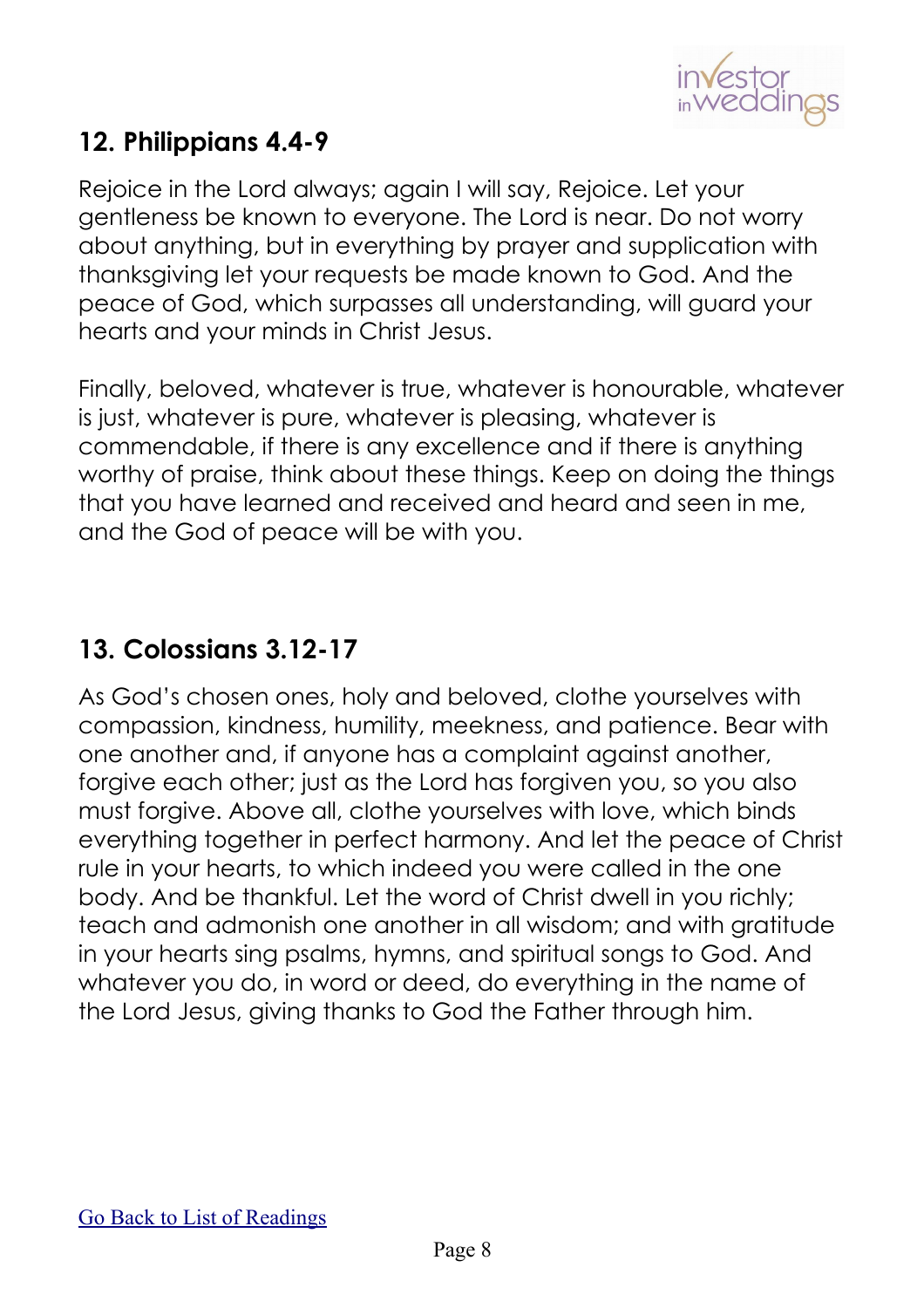

# <span id="page-10-1"></span>**14. 1 John 3.18-end**

Let us love, not in word or speech, but in truth and action. And by this we will know that we are from the truth and will reassure our hearts before him whenever our hearts condemn us; for God is greater than our hearts, and he knows everything.

Beloved, if our hearts do not condemn us, we have boldness before God; and we receive from him whatever we ask, because we obey his commandments and do what pleases him.

And this is his commandment, that we should believe in the name of his Son Jesus Christ and love one another, just as he has commanded us. All who obey his commandments abide in him, and he abides in them. And by this we know that he abides in us, by the Spirit that he has given us.

# <span id="page-10-0"></span>**15. 1 John 4.7-12**

Beloved, let us love one another, because love is from God; everyone who loves is born of God and knows God. Whoever does not love does not know God, for God is love.

God's love was revealed among us in this way: God sent his only Son into the world so that we might live through him. In this is love, not that we loved God but that he loved us and sent his Son to be the atoning sacrifice for our sins. Beloved, since God loved us so much, we also ought to love one another. No one has ever seen God; if we love one another, God lives in us, and his love is perfected in us.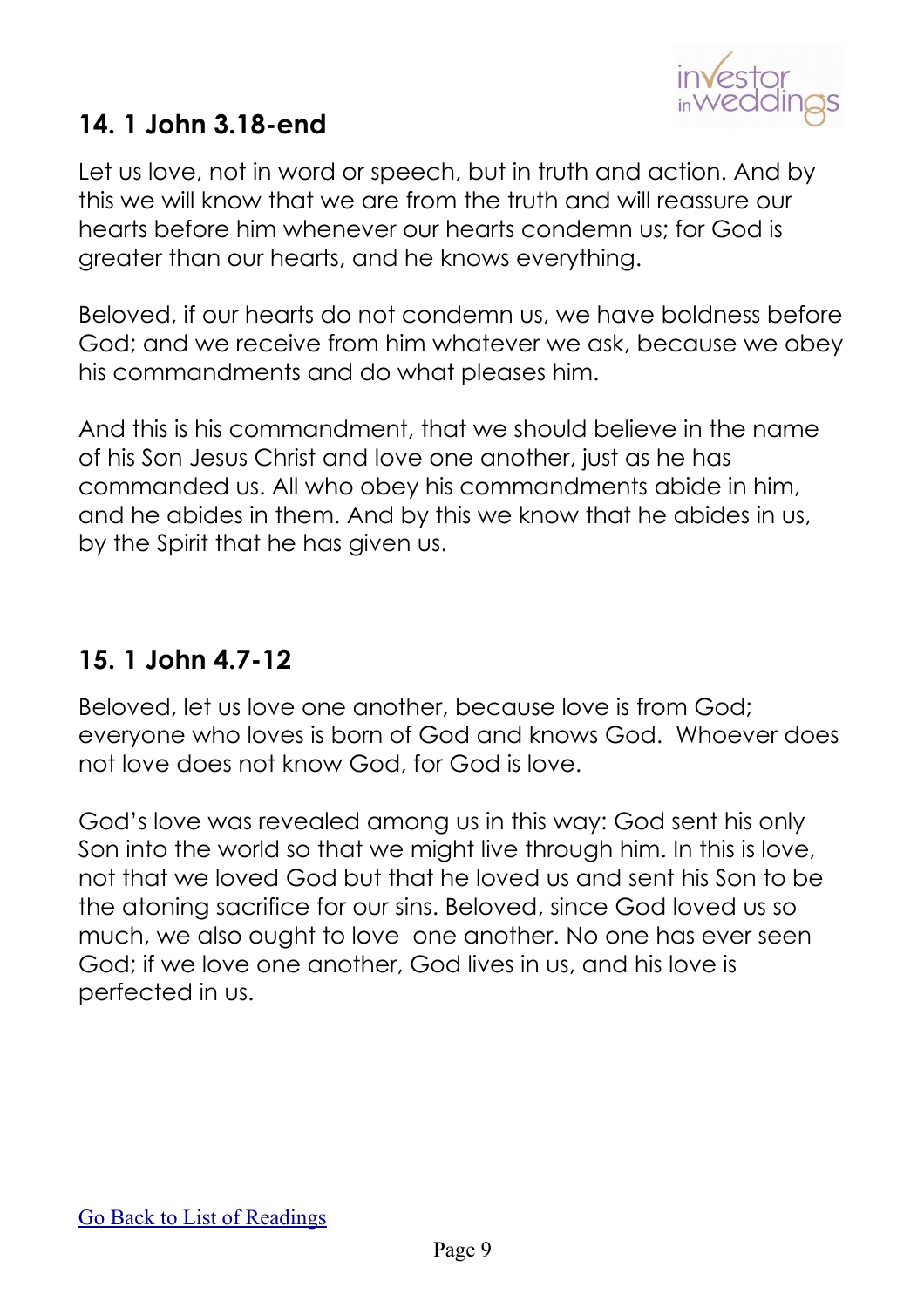

## <span id="page-11-0"></span>**16. Song of Solomon 2.10-13; 8.6,7**

My beloved speaks and says to me: 'Arise, my love, my fair one, and come away; for now the winter is past, the rain is over and gone.

The flowers appear on the earth; the time of singing has come, and the voice of the turtle dove is heard in our land.

The fig tree puts forth its figs, and the vines are in blossom; they give forth fragrance.

Arise, my love, my fair one, and come away.'

Set me as a seal upon your heart, as a seal upon your arm; for love is strong as death, passion fierce as the grave.

Its flashes are flashes of fire, a raging flame.

Many waters cannot quench love, neither can floods drown it.

If one offered for love all the wealth of one's house, it would be utterly scorned.